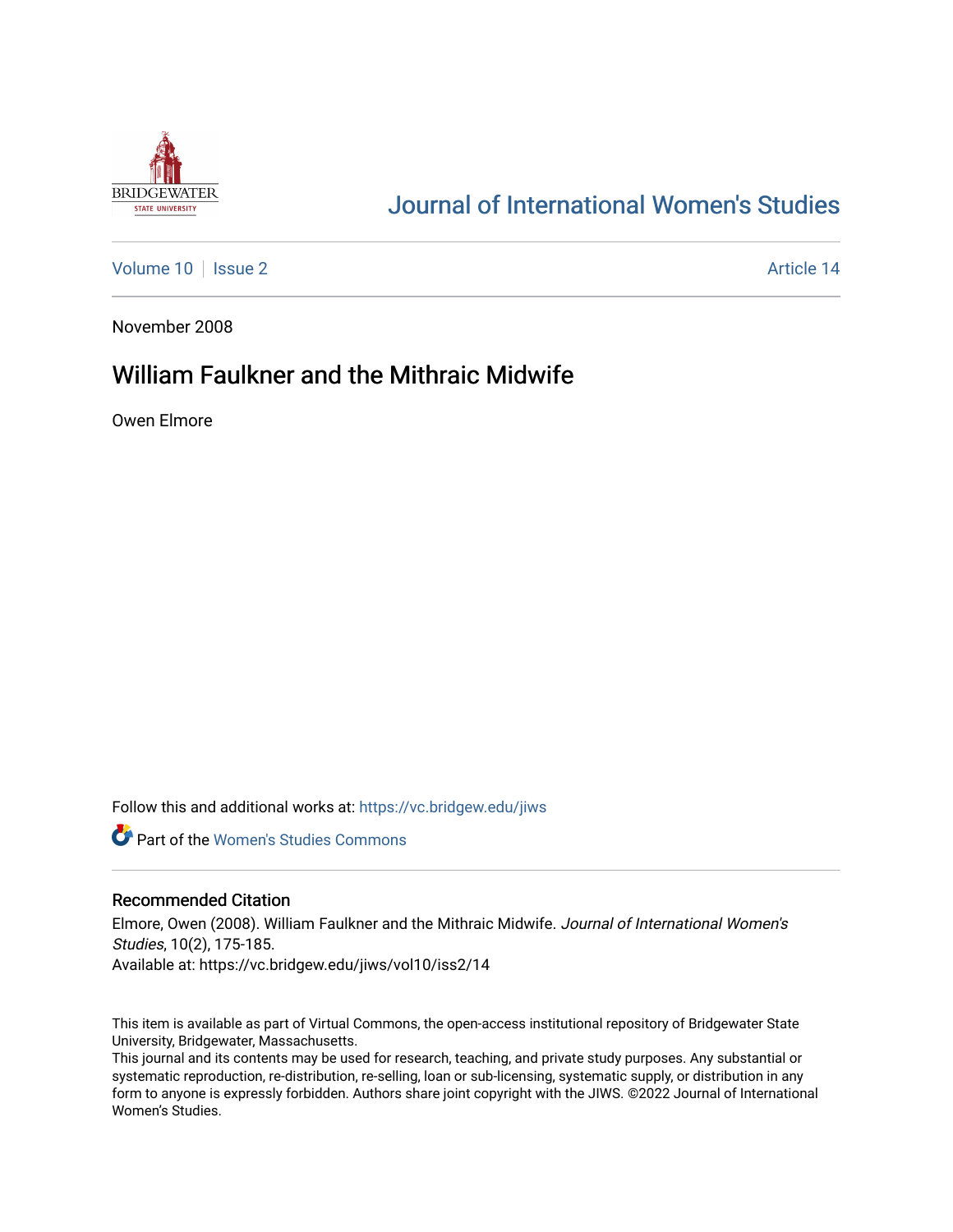This journal and its contents may be used for research, teaching and private study purposes. Any substantial or systematic reproduction, re-d<del>istribution, re-selling, idan</del> or sub-li<del>censing, systematic supp</del>ly or distribution in any form to anyone is expressly forbidden. ©2008 Journal of International Women's Studies. Elmore: William Faulkner and the Mithraic Midwife

### **William Faulkner and the Mithraic Midwife**

### By Owen Elmore1

#### **Abstract**

The two parts of William Faulkner's *If I Forget Thee, Jerusalem*—"The Wild Palms" and "Old Man"—mirror one another; the second story reflects a more familiar way of illustrating the same theme as the first. Each story emphasizes the other, building the shared theme subversive of traditional gender roles. It is also my feeling that Faulkner inverts Arthurian motifs to tell both stories (especially "The Wild Palms," though most assume "Old Man" to be the more romantically accessible tale) exactly as Nathaniel Hawthorne did to tell *The Scarlet Letter*. Hawthorne's bifurcating of the Grail legend in order to reclaim feminine principles and so regenerate his community (and/or his inherited guilt) must have seemed ideal to Faulkner in his own cause to do the same for the South and his own Sins of the Father.

*Keywords:* William Faulkner, American South, gender relations

"Who shut up the sea with doors, when it brake forth, as if it had issued out of the womb?" --*Job* 38:8

After reconstructing his own self-deconstruction in *Absalom, Absalom!* by resurrecting Quentin Compson and putting him to work re-telling the South's tangled past, William Faulkner set out to accomplish the same regeneration with one of the American South's specific and divided selves: the rationalized walls built between society and the Feminine ethic; without an open border or at least a fertile limen between the base pair out of which all human community radiates, the community stagnates and falls into barrenness – social Waste Land, so to speak. In the book that resulted from Faulkner's goal, *If I Forget Thee, Jerusalem*, a representative of the Thin Male Line, Harry Wilbourne, must be subverted and brought into the service of Woman, much as Mithra had to wield the knife and Pilate pass the sentence; without these acts, their aims could not be achieved. Charlotte Rittenmeyer is the subverter here, an artist of the grotesque on the margins of society in every way: a Modernist Hester Prynne. She draws Harry out to her across the demarcation, inundating his already unstable socialization.<sup>2</sup> Together they are spun from the Garden of Respectability by reverse whirlpool where they whirl "in sin," unmarried and in orbit of the Center at the margins and unable to escape the negative gravity. But something *is* brought back to Center to destabilize that gravity: a space for Woman will be cut out of it.3

 $\overline{a}$ 

<sup>1</sup> LSU Alexandria oelmore@lsua.edu

 $2$  "[T]he drowsing demarcations between one dawn and the next, unraveling one by one out of the winesharp and honey-still warp of tideless solitude of lost Tuesdays and Fridays and Sundays" (574), reborn a self-buoyed being, borne up by self-determination for the first time in his life. "Before she had called him Adam" (569) and like Eve she switched on his free will – as if God could give free will to them but they had to decide to use it for it to be what it was designed to be. Where would we be without Eve?

<sup>3</sup> Think of the Arabic tales of the 1001 Arabian Nights. At the outset of the *Arabian Nights*, the king has lost his mind; he is marrying a woman every night and then killing her in the morning, certain each would betray him if allowed the slightest opportunity. Obviously, this is no future-viable community. The king,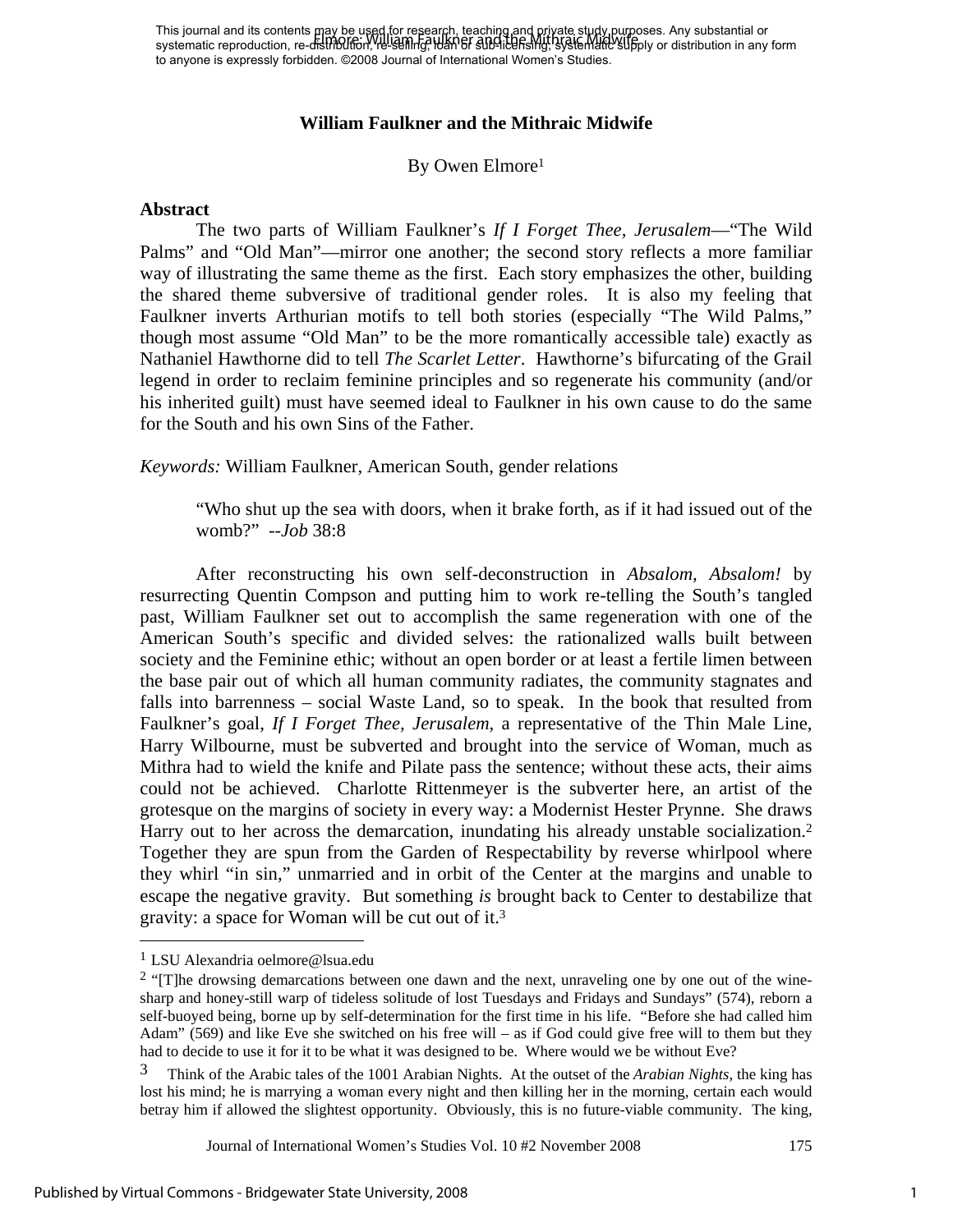Many readers of Faulkner's *Jerusalem* tend to overlook the book's primary story, "The Wild Palms," in favor of the friendlier, "Old Man," probably because – if the criticism out there is any indication as to the cause for its neglect – most would rather avoid having to think about the controversy (unless controversy was their goal) of what has been seen as the central issue in the story: a botched abortion. But it is my view that this is a misdiagnosis of the central action of story; rather, the "abortion" seems to me a successful birth, midwifed by Harry Wilbourne, the "father" and wielder of the knife, but mothered of Charlotte Rittenmeyer's will – she of the free, creative will who bears up Harry's hand like Christ bore the necessary burden of Calvary. Like Calvary, there is death, certainly, but also the birth of something: the re-genesis of the will of Woman in a Southern culture that has marginalized feminine principles and female individuals since the institution of slavery. From this perspective, "The Wild Palms" is a gendersubversive Mithraic myth and so not easily identifiable as the Christian analogue it is.

The spread northward of the patriarchal<sup>4</sup> Waste Land of the early Roman Church into the European lands of the Celto-Germanic tribes resulted in the sixth-century beginnings of the still current male/female binary in Western culture. By the Middle Ages, although the Church still feared the goddess image, all *outward* manifestations of her had been vilified or destroyed. Her archetype remained, however, buried inside popular myth – most significantly in the Arthurian material. Later, when religious Puritans, operating on a "perfected" patriarchy sans even glorification of the disinfected Virgin, first brought and planted the disease into an untainted, untamed America, the goddess rose up again, threatening "chaos" within Puritan borders. To beat her back, the Puritans cut boxes of dust into the undomesticated wilderness, purifying one piece at a time the landscape of their New Jerusalem. They had cut themselves off from Old Jerusalem, but by this boundary-setting they were able to maintain a seeming orderliness, and as they continued cutting and defining the natives of the land, naive of the depths of danger facing them, all at last fell away and the puritanical, patriarchal "order" held sway

perhaps representative of the people as kings so often are in medieval stories, has become stuck in a nonsensical cycle that nonetheless makes sense to him, since his one care has become the prevention of the operation of feminine cunning. Luckily, this community has a woman whose cunning can evade even this king's detection, and her name is Shahrazad. Shahrazad, not even chosen, places herself at the head of the list for marriage, and that night she tells the king a story. There's a cliffhanger to the story and so the king lets her live an additional day so he can hear the conclusion to the story, but if Shahrazad can come up with one cliffhanger … and thus the 1001 nights. Presumably on the one-thousandth and first night (the tales have no ending, meant to expand and contract as they weaved themselves throughout community after community during the Middle East), the community is saved and Shahrazad, storyteller *par excellence*, survives to tell another day. The king has been cured, but how? When you read the stories (not Sir Richard Burton's versions but the near-originals translated by Hussain Haddawy), you will notice how the same theme has been embedded by Shahrazad within each night's story. That theme is this: "women can be rotten, yes, but most are decent, and anyhow the ratio of bad to good is the same as for men, if not slightly better." Simple, yes, but imagine the patience and subtle skill it would take to bring a mass murderer like the king to it? Faulkner's skill in attempting to rescue the South from its own self-immolation had to be as good.

<sup>4</sup>The term "patriarchal" is here to be understood as referring to that jumble of Judeo-Christian, Greco-Roman ideology that is the dominant European and American social order and should infer that culture whose imbalance results from devaluation of the goddess as a religious symbol and complementary conjunction as the primary social tool for reconciling existing social paradigmatic features to difference. Around the world totemic cultures have tried to subsume the invading West, expecting the West to be similarly malleable. How wrong they have been.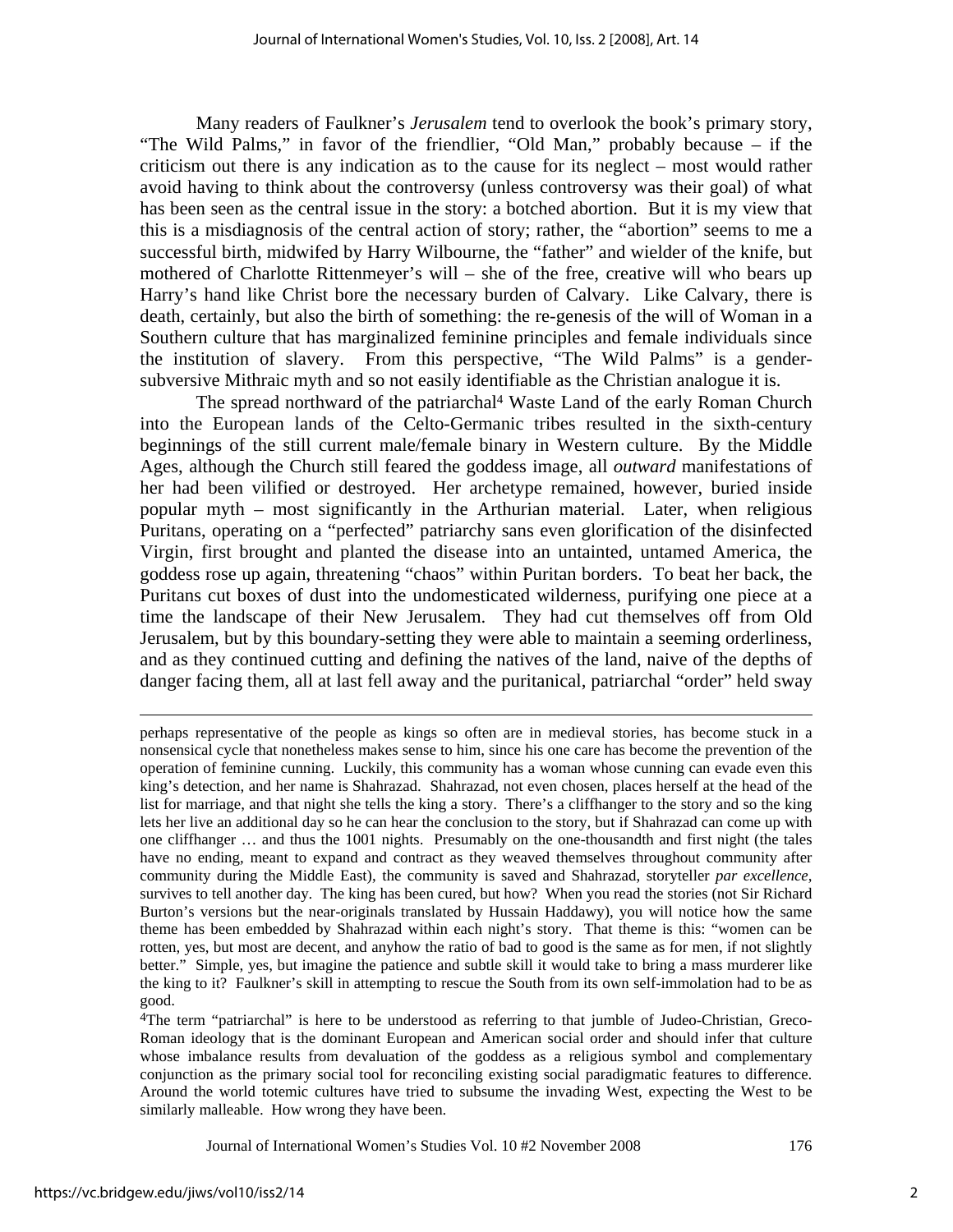over the land. Later still, Nathaniel Hawthorne, a direct descendant of the original Puritans, sought to regenerate the Waste Land at the foundations of America with an emissarial salve produced out of the mythic symbolism of the bottomless Romantic past. What the Goddess was is gone but since "*memory exists independent of the flesh*" what she will be remains.

As Hawthorne did, Faulkner inverts his Medieval players along gender lines, creating not only a synecdochic Fisher King (Harry: the embodiment of the Waste Land) but also his savior, Charlotte, who is, conversely, also a Maimed Queen in need of saving. In essence, then, they are each hero and king, each only savable by the other – which is only appropriate for a balanced social organization. Charlotte's legal husband, Rittenmeyer ("Rat"), Harry's father, and the middle-aged doctor at the beach, all stand as Dragon archetypes; like Hawthorne's Chillingworth, they represent the rational shadowego guarding the border between pairs of opposites. And yet the dragon is an opposite too, against his intentions facilitating the lovers as much as hampering them. Faulkner's use of this three-headed Dragon opposes his use of Harry and Charlotte as complementary wounded heroes where the two serve as halves of an ill-separated whole. The Dragon serves a dualistic purpose not in the sense that it alone is an ill-separated whole but that it is one half trying to *act* as a whole (mother *and* father, etc.), representing an imbalanced social hierarchy where a masculine ethos seeks to fill both masculine and feminine roles within the community. As a consequence the Dragon is an impotent figure, sitting atop a treasure it is unable to use.5

For Carl Jung, a Dragon represents the rational ego-consciousness which blocks the ability of a hero to act spontaneously from their own nature, instilling fear and hopelessness and barring success in the Quest. Rat and the two doctors assume such a blocking role in Charlotte's and Harry's Quest for Love (that is, the Grail – which might also turn to its opposite when the heroes stray from the Quest). This dual male/female hero dialectic is a multifaceted bifurcation of the old tale which resonates exactly with the problem of gender relations at the time Faulkner wrote. But *JER* is full of hope; Love is nature made manifest, and the lovers rollick around patriarchy's "world" in Pearl's scarlet plumage with no law, nor reverence for authority, nor regard for human ordinances or opinions, right or wrong mixed in its composition, its only discoverable principle being the freedom of a broken law: patriarchy's prohibition of adultery. Charlotte's capacity for creative Love, though fugitive, mocks the living-dead patriarchs. Like Chillingworth, The Dragon as a divisive symbol of imbalanced society obstructs the creative possibilities of each situation the lovers find themselves in, in order to divide the heart and separate Harry from his intuition.

But like Hester, Charlotte knows the Dragon's nature and that is her power; though she is "officially" its wife the Dragon has no control over her, hence his impotence, but the impotence can spread to Harry and so repress Charlotte's regenerative work through him. Before meeting Charlotte, Harry had always regarded his own intuition as a demon to be repressed, but now, since Charlotte has helped him, the Dragon steps in. Her love for Harry is *un*official, not sanctioned by the system and so null and void, of which the pain in her abdomen constantly reminds her, like a Scarlet Letter branded into her very womb. But she like Hester is stronger than the brand: a Goddess

 $\overline{a}$ 

<sup>5</sup> You may also recall King Kong's bewildered fascination with and ineffectual poking at Faye Wray in the movie that bears his name.

Journal of International Women's Studies Vol. 10 #2 November 2008 177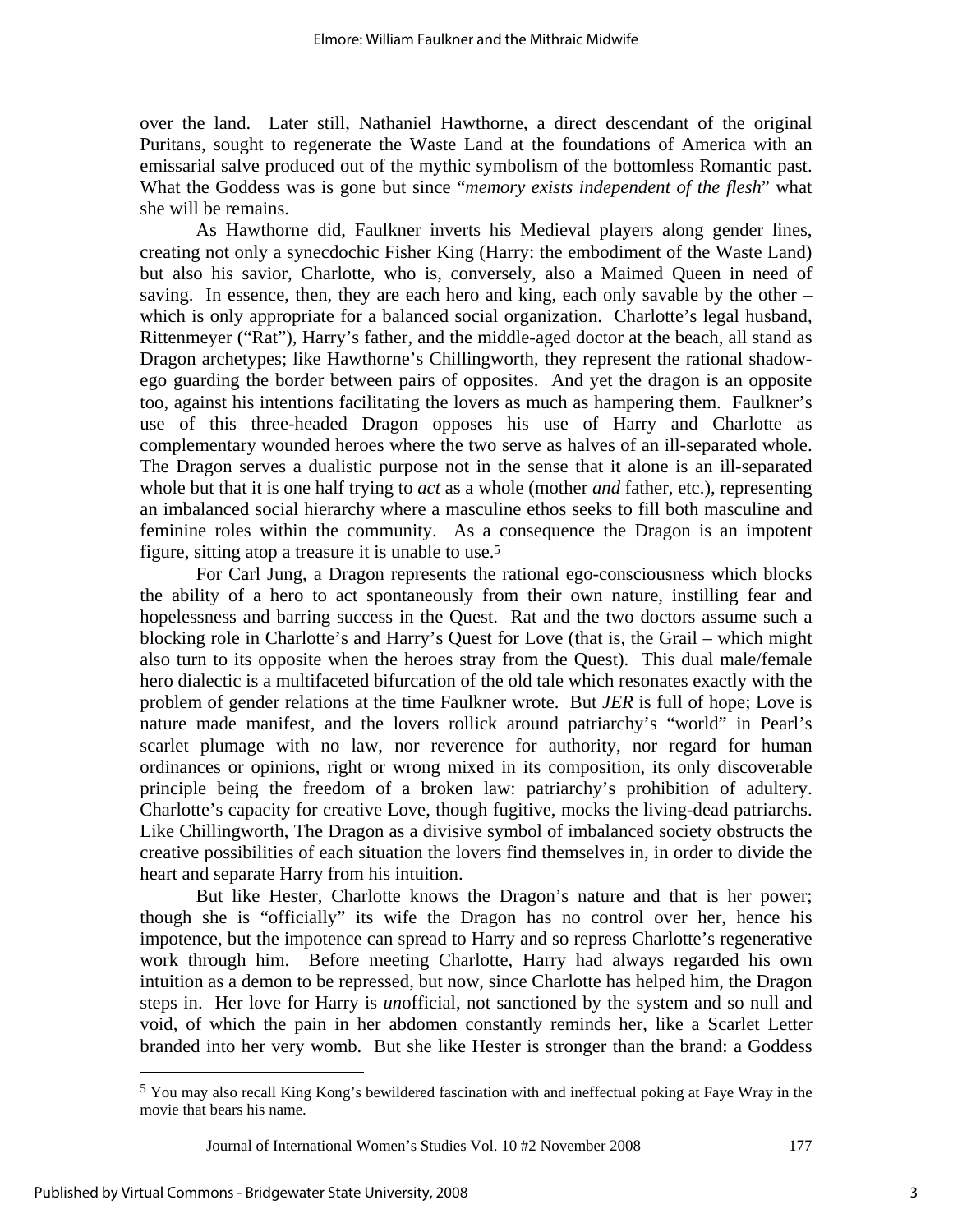rising up in America after so many generations of slander and a narrow definition forced upon her like a marble image, a static form. Charlotte is the wounded Fisher Queen, Faulkner's reversal of the Grail legend's maimed king. She is not without her own feelings of guilt which wound her, for in the late confrontation with Rat (645-49) she comes to believe that although she had cast off all duty towards other human beings there remained a duty towards Harry; and something whispered to her that she was betraying it in pledging herself to keep Rat's counsel, for Harry is physically and emotionally weaker than she, as men are weaker than women in that they lack the strength that could have borne up, as hers had, hemmed in by that Letter: a predetermining iron maiden closed onto her by society (Rat) and biology (the doctors) alike.

Harry Wilbourne is born the same year Quentin Compson dies, making Harry the *second* second coming of Quentin (if you recall *Absalom, Absalom!*) and "Charlotte could be considered a successful re-creation of Caddy Compson, taking Caddy's incipient Modernist strengths to their potential" (Singal 244). Caddy (from *The Sound and the Fury*) had stereotypically masculine qualities just as Quentin possessed feminine ones, for she was the strong one while he was the weaker. There was also, you'll remember, a sexual association made by the author for his readers between brother and sister. A sexual linking of brother and sister is Poe-esque, and as Romantic symbolism, the link is an acknowledgement of sometimes horrifying ties between seeming opposites, like the "double leaves" in the Walden-like, loon-haunted pond where Harry and Charlotte spend a season (the reflection of the first leaf rises "to meet the falling one" [563]), or like Pearl reflecting Pearl in a wilderness stream, who beckons from two directions even as her mother and father do likewise and cross successfully the mirrored surface of that limen; Arthur has definite feminine attributes while Hester develops masculine characteristics, and against expectation this is what saves them. When our expectations are contradicted, we as readers lose our footing; the ground we thought secure becomes a flood plain as gender roles flow freely out of banks. Like Arthur, Harry clings to Charlotte as a child fearing water deeper than it can fathom holds to the safety of its mother. Quentin could not reach Caddy and Arthur could not reach Hester, but this Harry might hold on and eventually learn from Charlotte to see the measureless depths himself without sinking ("[T]he drowsing demarcations between one dawn and the next, unraveling one by one out of the wine-sharp and honey-still warp of tideless solitude of lost Tuesdays and Fridays and Sundays" (574)), reborn a self-buoyed being, borne up by self-determination for the first time in his life. "Before she had called him Adam" (569) and like Eve she switched on his free will – as if God could give free will to them but they had to decide to use it for it to be what it was designed to be. Then together they are spun from the Garden of Respectability by reverse whirlpool.

In this will-stifling way, even a Garden can be a Waste Land. In Wolfram Von Eschenbach's medieval grail romance *Parzival*, the hero (whose name, invented by the French cleric Chrétien, actually means "pierce the valley" between opposites) intuits the truth during the initial procession of the Grail: only he sees the little bits of white and black all shattered together within the Grail's nature. But he honors his courtly system and fails to speak, and so does not earn the Grail this time, nor heal the King, prolonging the imbalance. Parzival, when moved by the King's suffering, should inquire of it, show his concern for it, *and recognize* the impropriety of his wound. Instead, he thinks, "A knight does not ask questions [...], and so, in the name of his social image, he continues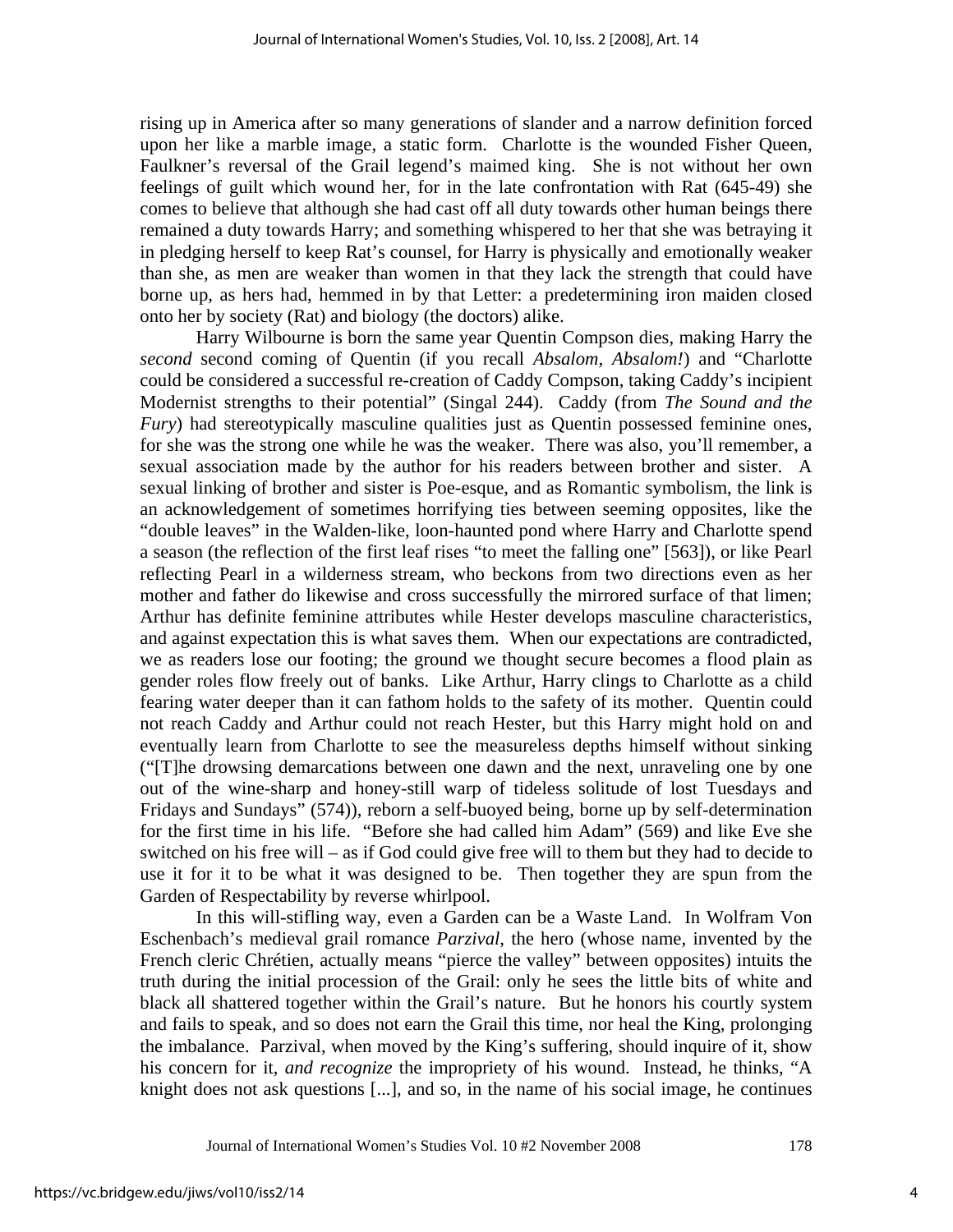the Waste Land principle of acting according to the way he's been told to act instead of the way of the spontaneity of his noble nature" (Campbell, *Transformations* 255). Parzival, like Harry at medical school, initially fails in the Quest, though it was his "integrity of heart that marked [him] for a destiny beyond the bounds and gifts of any social order, proving him eligible to approach the Grail, bringing him directly to his counterpart, a young woman resisting to the death a powerful, highly respected king who, though offering her the world, had not awakened love" (Campbell, *Creative* 455-56). Again from *Pazival*:

The wounded king is symbolic of the whole problem of the Waste Land [...]. [Long ago,] out of the forest came riding a pagan knight [...]. The Grail King's lance killed [him], but the knight's lance castrated the king and broke off, the tip of the lance remaining in the wound [...]. Wolfram is telling us here that […] the energy of nature has been killed. The death of the pagan knight symbolizes it, and the spiritual impotence of the Grail King symbolizes it [...]. The King, in terrific pain, rode back to the court. When the lance tip was withdrawn from his wound, on it was the word *Grail*. (*Transformations* 254)

Expulsion from the Garden is hardly a chosen course downstream on a slow, placid river, as Faulkner himself well knew. To Joan Williams, he wrote, "You are faced with a choice too. [If you choose art] you must expect scorn and horror and misunderstanding from the rest of the world who are not cursed with the necessity to make things new and passionate; no artist escapes it" (Faulkner *Selected Letters* 343). In *Jerusalem*, as noted by Anne Goodwyn Jones, Faulkner "contest[s] the ontological certainty of the gender dichotomy itself" (143). Jones goes on to note Faulkner's sense of his artistic self as feminine, noting that when he thinks of himself as an artist he is a mother but when he sees himself as a hack he is a whore (143-44). To extend the observation, the masculine or non-artist side of Faulkner was terrified of this feminine artist. As Faulkner saw it, one might conclude, both these sides extant within his one person created a paradoxical being in constant contention with his society even as he pursued an undeniable fidelity to the work of "mak[ing] things new and passionate" in the very society that feared him. Harry, Faulkner's masculine fear,

drowns in the furious waters of love and sex – truly the rivers of Babylon of the [titular] psalm, where [...] no security and stability, no fixed point to anchor one's hopes, can be found. His life with Charlotte is a succession of what he calls "eclipses," followed by returns into time, that is, to his sense of guilt: each return marks the beginning of a more difficult and perilous journey, undertaken out of no social pressure or financial need, but of his own will, or suicidal desire, though narrower and narrower gates[…]. (Pitavy 120)

Gail L. Mortimer describes passages from a number of Faulkner pre-*Absalom* books:

All of these passages share the assumption that sexuality involves anxiety about engulfment, that the male experiences sexual closeness as threatening, that the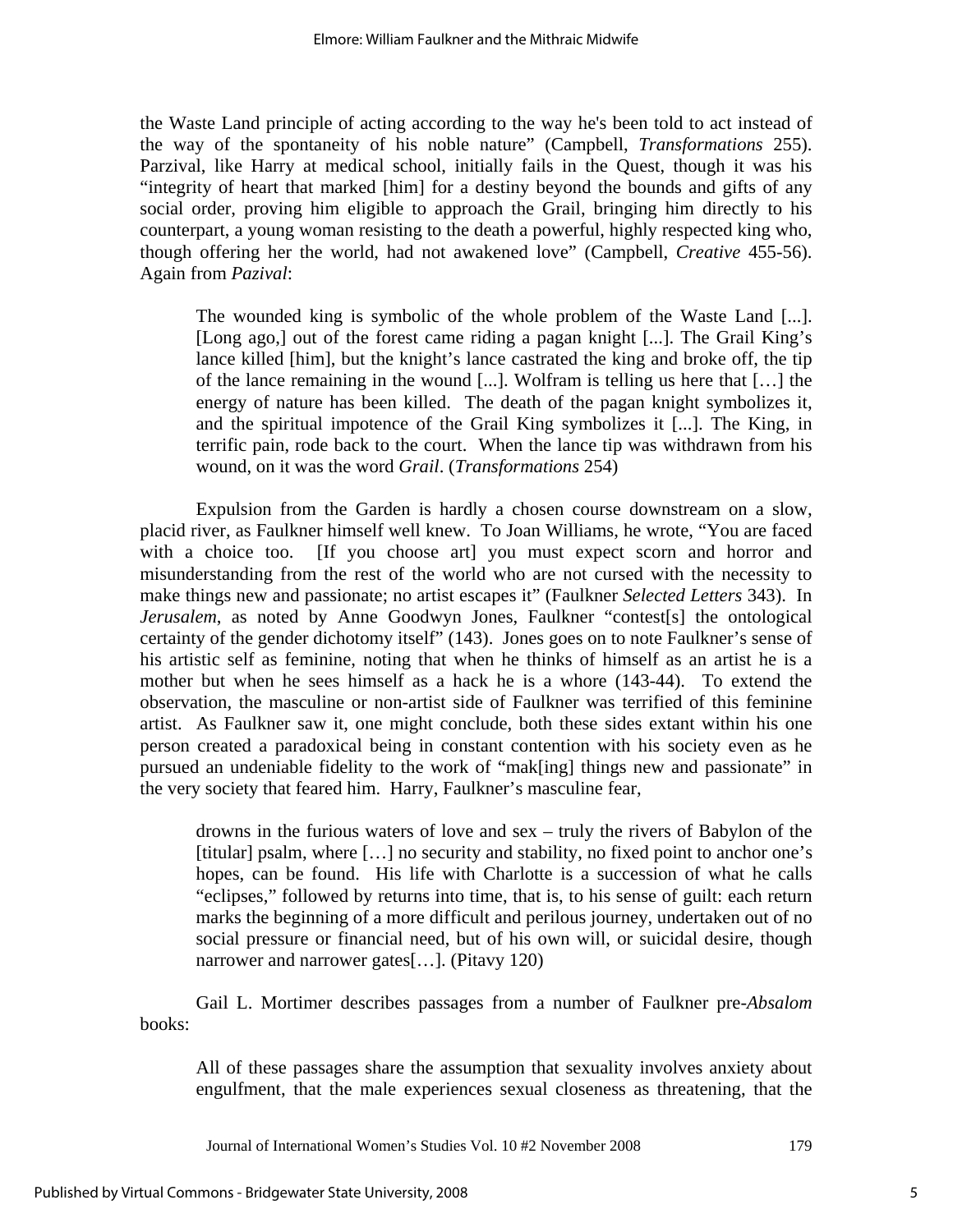boundaries of the self will be lost, blurred, or annihilated. Anticipating his death by drowning (in effect, a fusion with the river that he identifies with his sister), Quentin Compson thinks, "I will look down and see my murmuring bones and the deep water like wind, like a roof of wind, and after a long time they cannot even distinguish even bones upon the lonely and inviolate sand (98)." Such imagery pervades *The Wild Palms* and expresses the identity in Harry's own imagination between Charlotte and the ocean she loves.<sup>6</sup> (32-33)

In the pre-*Absalom* Faulkner, this divide between the two sides of the self remains against all literary challenges. After *Absalom*, however, here in *Jerusalem*, the attentive Faulkner reader will notice a progression beyond the standard static ending.7 First of all, the schizophrenic self remains, by force of will, linked, and though that willed linkage may cause their physical destruction by social forces, their love, their linked will, cannot be destroyed. Faulkner, "Charlotte[,] and Harry believe that the purity of their love is the source of their doom, that society cannot allow it to survive and remain itself intact" (Mortimer 32), and that proves to be the case. But in the fabliau mirror, "Old Man," the boat the Tall Convict "never forsakes is clearly a substitute womb: it keeps him afloat through that fabulous flood, it shelters him effectively from danger and death; and at the climax of his voyage, when the wave at last catches him up, it raises him out of reach of its deadly masculine power" (Pitavy 123).8 In fact, the Tall Convict's fidelity to the boat is as intense as it is to the Woman, if not to her as a woman certainly to her a creator and to his commitment to save her and, after the Calvary of snakes episode, to her creation that he midwifed  $(650-51)$ . Together they are become the most perfect Faulkner self for social service: the one capable of and sworn to regenerative art.

 $\overline{a}$ 

<sup>9</sup> The Tall Convict, too, carries his share of fear through this adventure; "Faulkner depicts the convict as flailing at the waters with his "impotent paddle" (593): he is "the man falling from a cliff being told to

<sup>6 &</sup>quot;I love water," she said. "That's where to die. […] The water, the cool, to cool you quick so you can sleep, to wash out of your brain and out of your eyes and out of your blood all you ever saw and thought and felt and wanted and denied" (533).

<sup>7</sup> It must be mentioned, however, that Harry's fear of Charlotte and what she represents is pervasive and continued, even after his commitment to her:

Harry muses often about her assumed feminine ability to assimilate even an illicit relationship into her life. He shares with other male characters an awe at women's ability to enter such an experience wholeheartedly, with a "serene confidence in their amorous destinies like that of birds in their wings" (530). Unlike men, they seem able to hurl themselves "full-winged … into untried and unsupportive space where no shore is visible" (530). […] Harry's behavior when he learns that Charlotte is pregnant symbolizes the boundary confusion that is the ultimate threat from women. He leaves Charlotte alone because he cannot breathe in the room with her and takes to walking through heavy snow, "among but mostly into the drifts which he had not yet learned to distinguish in time to avoid, wallowing and plunging…" (635). (Mortimer 33; 34)

<sup>8</sup> Mortimer notes that

the river is described in androgynous terms. Actually, when Faulkner speaks of the river itself, the "Old Man" (543), the "Father of Waters" (602), he tends to use masculine images, such as that of a bucking stallion. When he speaks of the flood, however, he uses the imagery of engulfment and frowning that, for him, are feminine threats. It is precisely the flood which leaves the "Old Man" indistinguishable, and Faulkner makes much of the fact that its boundaries are not discernible *because* of the flood: "as if the water itself were in three strata, separate and distinct, the bland and unhurried surface … the rush and fury of the flood itself, and beneath this in turn the original stream (537)." (33)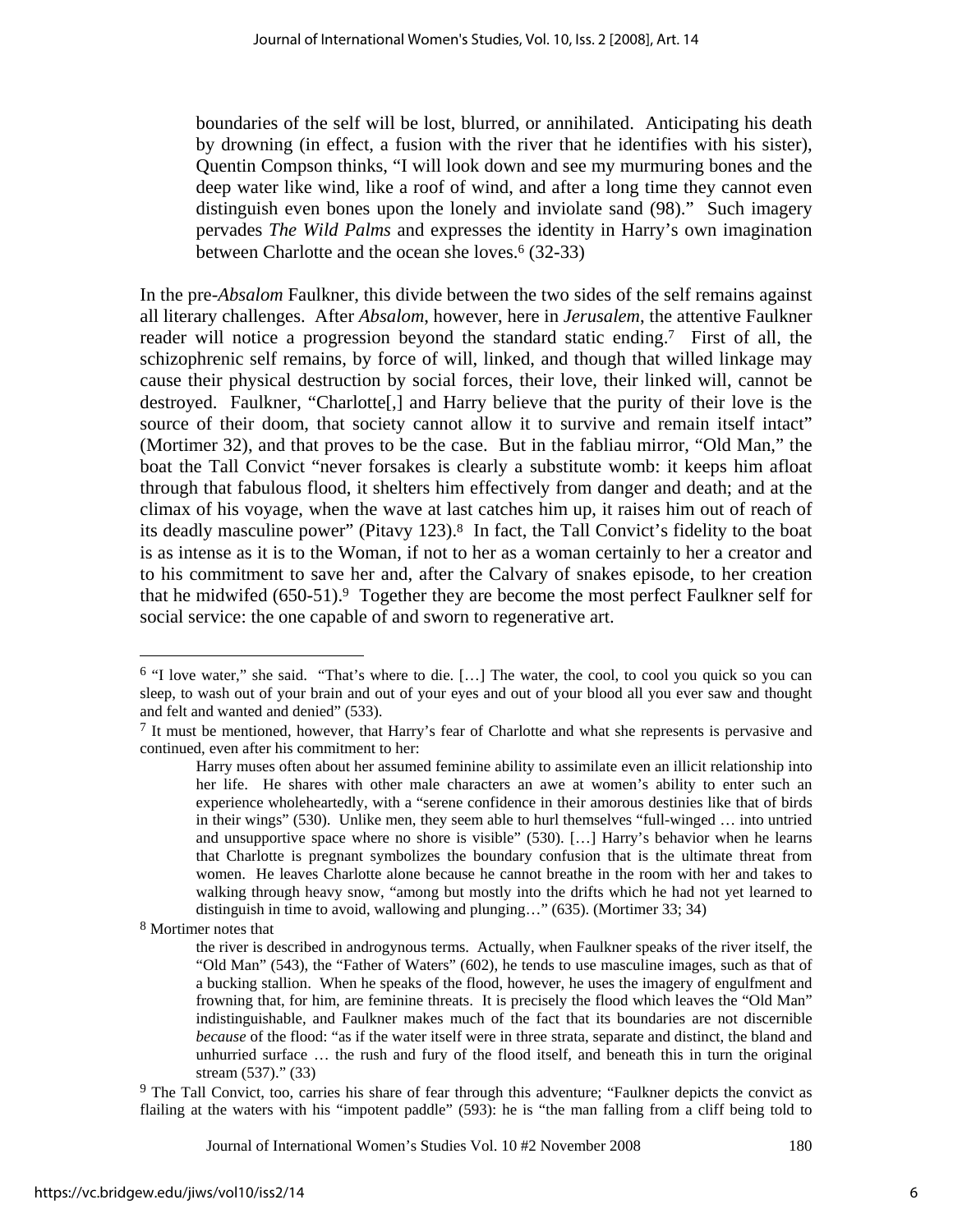Together, they come to the house of a Cajun alligator hunter, and they live for a time as hill-man and hill-wife, both "stemmed at some point from the same dim hill-bred Abraham" (667). And suddenly a new kind of language comes out of Faulkner's pen; descriptions of this hillman issue forth, a type all "of the same grudged dispensation and niggard fate of hard and unceasing travail not to gain future security, a balance in the bank or even in a buried soda can for slothful and easy old age, but just permission to endure and endure to buy air to feel and sun to drink for each's little while" (668). They live together in "peace and hope" outside the ill-effects of social gravitation (where "he had been permitted to toil but not to work" [673]) until the flood finds them and washes them back full circle. But even after, the woman would remain inside the man. Faulkner is become Charlotte, the one whose artistic power early on in his career moved readers to emotion but not to compassion, to troubled tears or thrills but not to any regenerative movement. But now in *Jerusalem*, twice the author wins the favor of regenerative love: once in "The Wild Palms" and once in "Old Man." Each time and place, Love bestows upon him an earned kiss, obliged to do so by his proper use of his power with words, the same thing Dimmesdale feared until he used it in protection and recognition of the lovetrinity – Mother/Father/Daughter-Hope – beneath the gaze of the dry, old continuators of the bereft social order.

Faulkner is Charlotte *and* Harry now, much as Hawthorne was the exiled Hester *and* Dimmesdale, the one whose power with language initially moves congregations to emotion but not to compassion, to troubled tears or ecstatic thrills but not to any permanent state of grace. Faulkner's recurring symbol for a liminal space where this predetermination can be transcended is the beach, where the book begins and ends. In the sound-shadow of the palm's dry clashing, love can flourish,<sup>10</sup> the palm being the Tree of Life which Christ hung from. Faulkner's "wild dry bitter" palm is, like Jung's Shadow, "a moral problem that challenges the whole ego-personality[...]. To become conscious of it involves recognizing the dark aspects of the personality as present and real. This act is the essential condition for any kind of self-knowledge, and it therefore, as a rule, meets with considerable resistance" (Jung 669). This Shadow-palm is the opposite to the one in the Garden (the Tree of the Knowledge of Good and Evil), because spitting out the Apple is more difficult than eating it. Yet Charlotte is a candidate, and so she watches the palm all day and broods as if it were her crucifix, feeling the pain gnaw at her sides. Harry does not see the palm and does not eat his own Shadow until he sits in his prison cell just after his sentencing and rejects Rat's suicide pill (713-14). This final spontaneous act of commitment to the survival of his memory earns him his feminine heart and his whole mind, even though or especially since his admission to both is a sin in the eyes of the male order. Like Dimmesdale, Harry ascends the courtroom scaffold and presents himself to the community, confessing and refusing not to confess everything, self-inflicting Charlotte's wound upon himself for everyone to see (710-11).

catch onto something and save himself" (611); "…he paddling again now, violently, as a man hurries toward the precipice for which he knows at last he is doomed" (609); […] All he wants is something solid to land on, something that is not water: "it was earth, it did not move … it did not accept you substanceless and enveloping and suffocating" (652). (Mortimer 34; 33)

<sup>10</sup> Remember the rose growing even in the shadow-limen of the prison door on the very first page of *The Scarlet Letter*?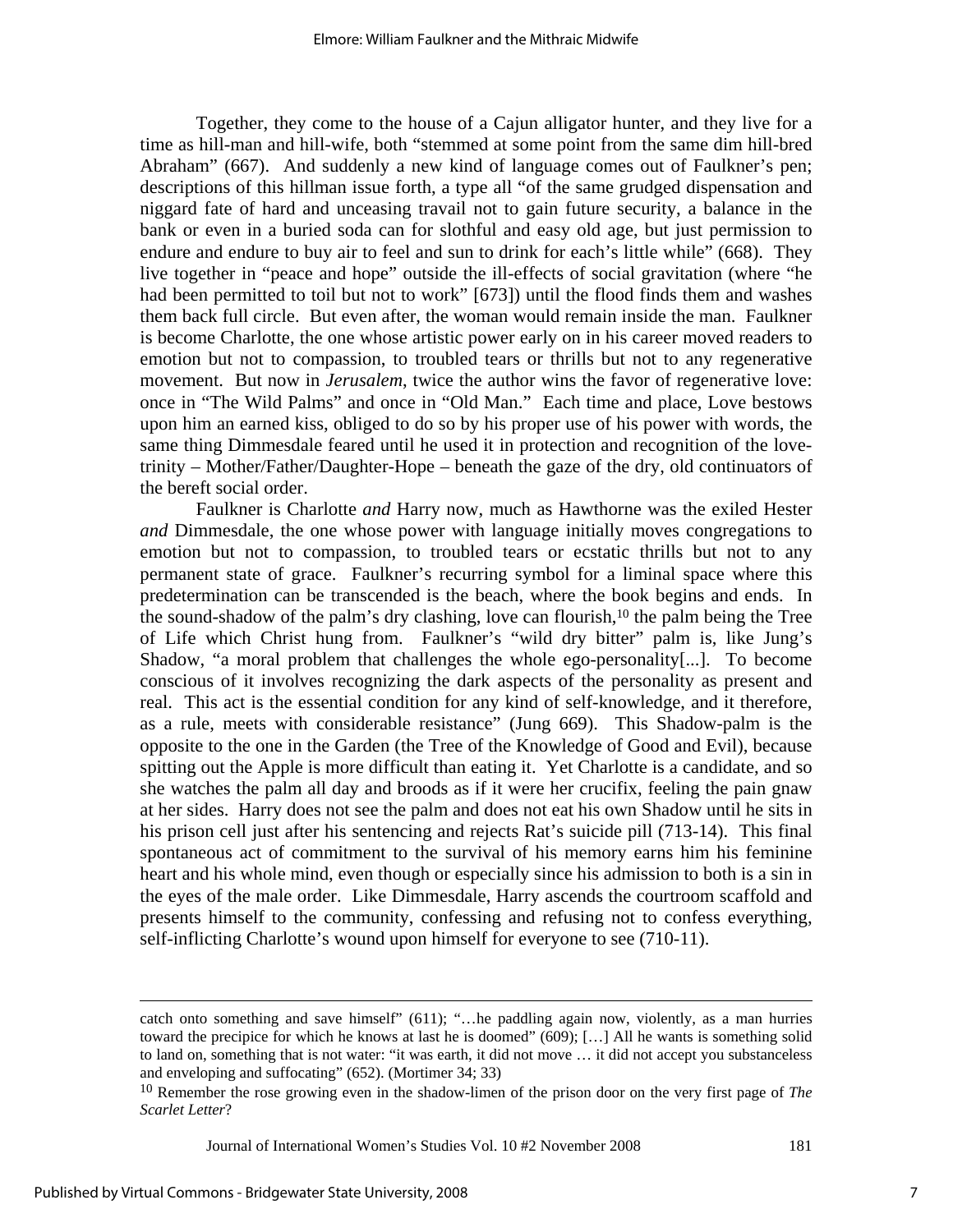Like Judith Sutpen who is imprisoned in a less literal way, Harry will be for the rest of his life held a physical prisoner for being out of "*anonymous lockstep with the teeming anonymous myriads*" (531), and like Dilsey and Judith he chooses grief over non-existence, becoming midwife to the unfolding future; Harry is associated with death, which would seem a paradoxical complement to Dilsey's Christ-like life associations – but Dilsey in fact has death associations, too, for by having more of a hand in socializing white children than did their white parents she nurtured the future, setting up the eventual death of her supposed masters' racist culture; like Dilsey, Harry makes possible the eventual failure of patriarchal culture by keeping the memory of Charlotte alive. For the wounded mother within the person of the artist, the flood on Calvary is inescapable, but in the backwaters of Golgotha Harry's fear of/resistance to its coming is transformed into love and fidelity.

While confession and memory are Harry's creative acts, Charlotte's destruction is an act of her own self-creation, for by Harry's Mithraic cut Love flows again, flooding the Waste Land with regenerating energies. She has not "saved the world" but she has made the world savable, for Love will live amid human sorrow fueled by a pledge not to do battle forever with the world but to be alive in it in the firm belief that, in some brighter period when the world should have grown ripe for it, the Love that consumes Harry might subsume us all. Faulkner is illustrating that, transcendent of the opposites of power and weakness in both his betrayed heroes, there lurks a terrifying strength that, when they work together, has the ability to crack open one's own ego and regenerate the desiccated insecurities inside. This terrible strength we can call Love, and it propels Faulkner's twin heroes outside and beyond the reach of the Waste Land order of submission to a parched system and the suicidal illogic of that dead system, $11$  both redeemed by the compassionate recognition of one another's suffering.

This is Love, and, as Hawthorne did with Pearl, a characteristic Faulkner instills in Love's unassailable quality is its tendency continually to make manifest the imminence of social immolation when a society insists on separating its inseparable parts. Love will break such oppositioning, and herein lies the essential quality of Love's dual nature: it functions not only as the Grail but as the scarlet letter, too. The old doctor, who is himself a Dragon-Mother nurtured at the galled bosom of the imbalanced culture, hallucinates upon Love's sudden materialization there in his very presence, imagining he might be seeing a pagan demon come to torment him in his life of living death; "[love] doesn't die," Charlotte had warned Harry, "you're the one that dies. It's like the ocean: if you're no good, if you begin to make a bad smell in it, it just spews you up somewhere to die" (551), and she could have been speaking of the doctor's death-in-life as well as their own life-in-death. Illicit Love is its own blessing and its own retribution, both sovereign fairy and demon child, as Harry learns from Charlotte during his "apprenticeship to destitution." The price for social respectability is life without true Love (that is, Love regardless of social sanction) a kind of death worse than death because you have to avoid

1

<sup>&</sup>lt;sup>11</sup> Once along the journey Harry "was fired from a job which existed because of moral turpitude, on the grounds of moral turpitude" (560). This is a common situation in *Jerusalem*, but it is the surviving of lifesucking experience that makes the payoff so much more precious, as Charlotte believes: "love and suffering are the same thing[;] the value of love is the sum of what you have to pay for it and anytime you get it cheap you have cheated yourself" (526).

Journal of International Women's Studies Vol. 10 #2 November 2008 182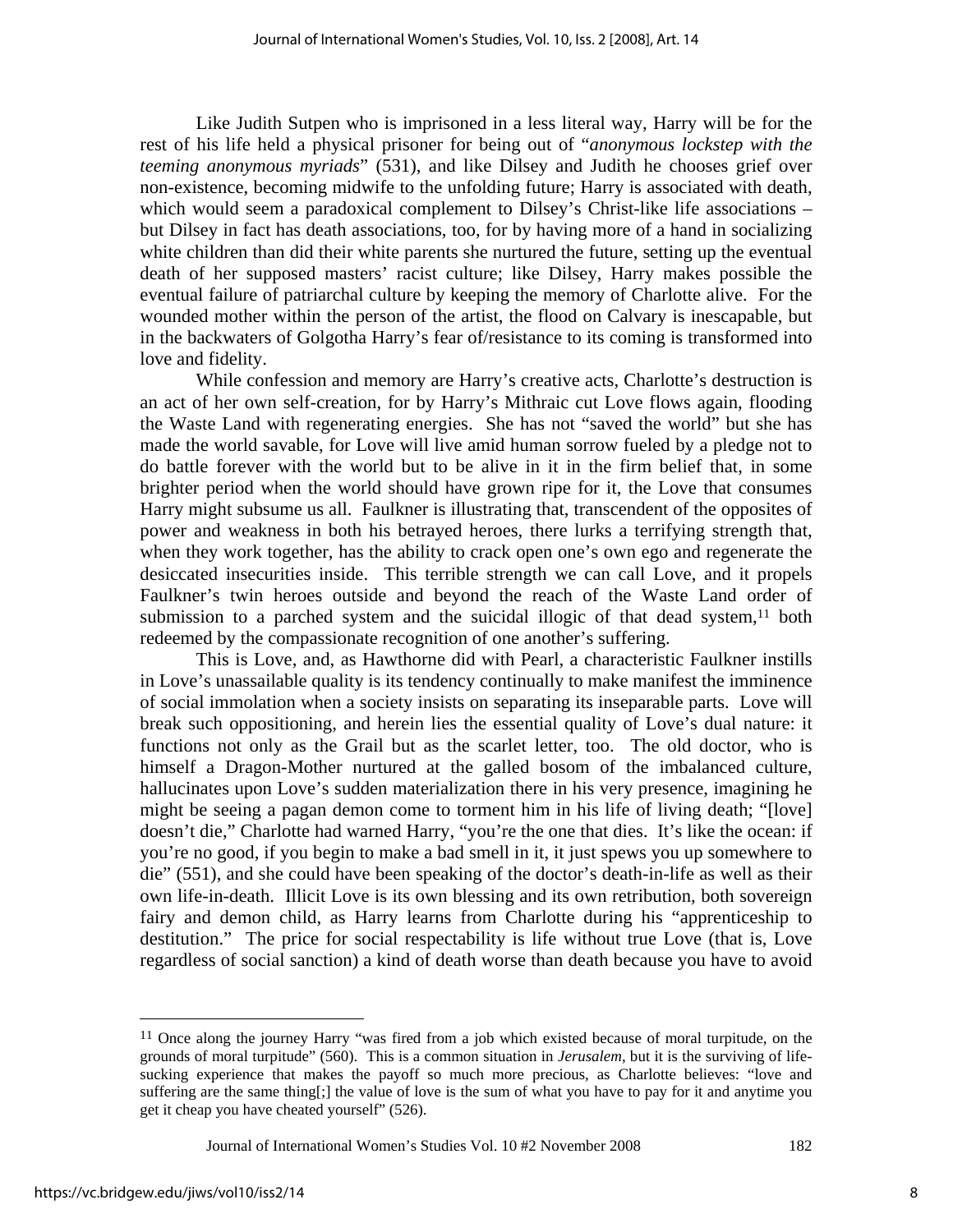remembering every day you are actually dead. It is what life would have been had we remained in the Garden.

Love is the Grail and is neither the Apple nor not the Apple, and because Love transcends such oppositions when it comes it is both death and life being born and giving birth.12 Until that time, just as Hawthorne ended *The Scarlet Letter* with questions about the viability of the ability of his words to change things, death is the coda at the end of *Jerusalem*. The ceaseless clashing of the wild, dry palms is the sound of agony the Waste Land makes: living-dead things vocalizing a deep root-thirstiness even as they languish on the edge of an ocean, even in the midst of rainstorms outside Harry Wilbourne's cell window. But Harry can now claim his name, his human birthright, having more right to it than his father. The other half of him, Charlotte, has died, and so the villainy of the imbalanced culture remains undaunted in its binary divisiveness; Faulkner in all honesty had to leave that un-ending as it appeared to him to exist in the world around him. But because it is an honest *un*-ending, a "splendid failure," rebirth only waits in the chrysalis, and Harry's acceptance of his grief (715) and his rejection of all forms of suicide (the same immolation Isaac McCaslin would repudiate as well) remains a faint but steady inside heart waiting to be born.

Faulkner, like Hawthorne before him, seems to draw the conclusion that regenerative words are, in the short term at least, worth nothing, for society simply goes about its business. Perhaps Faulkner still saw his *own* power with the Word, his own work's ultimate worth, in just this way: a gifted man with a useless gift, who could sometimes attract the affections of his daughter while he like Harry remained in emotional seclusion as the writing went on, tremulous with the vehemence of his/its appeal to the outside. Hawthorne and Faulkner reflect one another, both captive beneath the Shadow-structures of society, the latter pinned (penned) down by an apparent unshakable sense of responsibility for his male ancestor's failure to ascend the scaffold. But *they* ascend, and if others wake into life after them the Feminine may again extend a circle of influence. Slavery enslaved the enslaver more completely than the slave, and as inheritor of the patriarchy Faulkner was himself born into such a slavery, a prisoner to the ancient ancestral fears and hatreds of a misled social order which was itself inheritor of a long line of desiccated fathers motivated by an invidious dread in the face of the feminine principle's elementary ability to create, nurture, and sustain life more perfectly than any creation, nurturance, or sustenance they themselves could muster. Faulkner *knew* something was wrong with it all – *knew* something was wrong inside of him, in that blood of his ancestors flowing in his veins.

And so Dimmesdale and Charlotte die. But fictional death is, after all, not actual death; its portrayal is a convergence ritual which *(re)*creates death and suicide in order to soothe agonistic fervor and to prevent the outbreak or continued occurrence of the real thing. In other words, the death theme in Hawthorne and in Faulkner is the theme of avoiding a living-death as represented by most of the "surviving" characters. Literary death is not to promulgate continued clash with Other thought and ideology (although, ironically, fiction has often done just that within patriotic and/or religious context, as in

 $\overline{a}$ 

<sup>&</sup>lt;sup>12</sup> Such an indeterminance of meaning when it comes to abstracts like Love and God and Death and Birth is common (see Melville's white whale). Let me mention that the empty place we call a womb is Grail-like as it is an emptiness that gives life, and as such it is probably the re-genesis place that the Grail symbolizes, as any way you read it the uterus is the crossroads of Love and God and Death and Birth.

Journal of International Women's Studies Vol. 10 #2 November 2008 183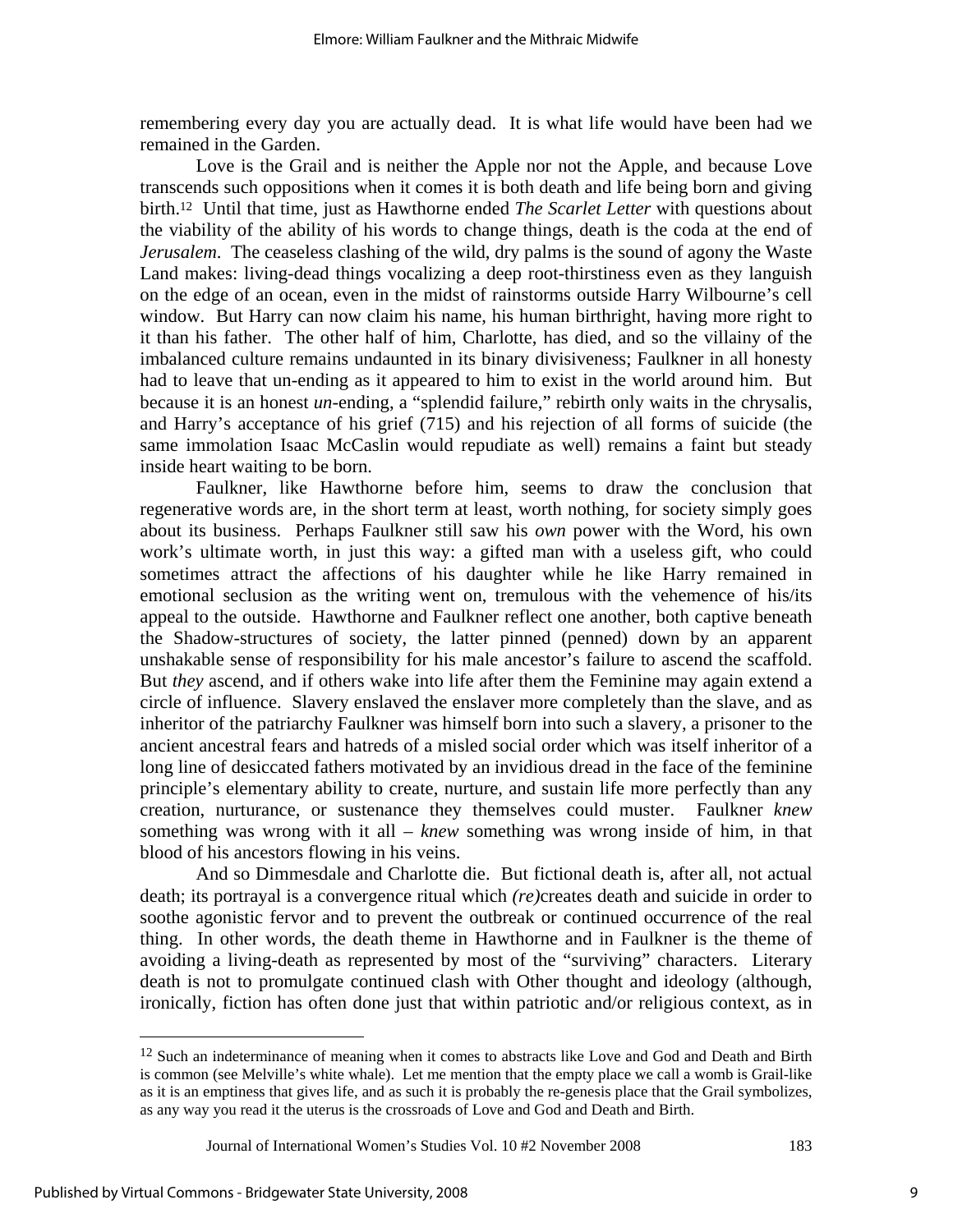the work of the imperial apologist Rudyard Kipling), or especially not to comment on the death waiting for those who openly encounter the Other (both of which are readings which can and have been done) – no, indeed: the theme behind Modernism is of *merger* with Otherness, and of the death which comes if one refuses to merge. This theme strays even further from the Western mentality of power than most Modernism, but it is a general Modernist theme (maybe *the* Modernist theme, though it has been largely ignored). In Virginia Woolf's under-read Modern masterpiece, *The Waves*, Percival himself plays the Parzival archetype, though he is dead— a dead man at the center of a flower that has dropped away from its petals. Percival nevertheless (though the ensuing "lack" of center both clouds and complicates inter-relationships for and between the six remaining characters, the six disconnected petals) empowers them to go forward as individuals to find their own way. Percival's sacrifice is direct, messianic; it is his own self Percival gives so that the others may live; when we needed gods, Percival was there, at the center; now, in Modern times, we need them to go away. It is as if Woolf were saying: *Yes, it's true: we are now, in many ways, lost and on our own – but "the living fabric of Truth," of our inter-connectedness, just because it's harder to see and different from the old definitions, is still the living Truth. Only now, without Percival, we are free to overlay our own story onto the archetype, to define ourselves for ourselves ... no matter what the decadent mass of society might say or do – for after all, it is only by saving us, the individual parts, that the whole can be saved*.

## **References**

Campbell, Joseph. *Creative Mythology: The Masks of God*. New York: Penguin, 1968. - - - . *Transformations of Myth Through Time*. New York: Harper, 1990.

- Eliot, T. S. *The Waste Land*. *The Norton Anthology of World Masterpieces*. Ed. Sarah Lawall. New York: Norton, 1999. 1680-91.
- Eschenbach, Wolfram Von. *Parzival*. Trans. Helen M. Mustard & Charles E. Passage. New York: Vintage, 1961.
- Faulkner, William. *Absalom, Absalom!* 1936. William Faulkner: Novels 1936-1940. New York: Library of America, 1990.
- - . *If I Forget Thee, Jerusalem*. 1939. William Faulkner: Novels 1936-1940. New York: Library of America, 1990.
- - . *Selected Letters of William Faulkner*. Ed. Joseph Blotner. 1977. New York: Vintage P, 1978.
- - . *The Sound and the Fury*. 1929. New York: Vintage P, 1990.
- Haddawy, Hussain, trans. *The Arabian Nights*. New York: Norton, 1990.

Hawthorne, Nathaniel. *The Scarlet Letter*. 1850. *The Heath Anthology of American Literature*. Ed. Paul Lauter. Lexington, MA: Heath, 1994. 2202-2315.

*Holy Bible*. King James Version. New York: The World Publishing Company.

Johnson, Karen Ramsey. "Gender, Sexuality, and the Artist in Faulkner's Novels." *American Literature* 16.1 (March 1989): 1-15.

Jones, Anne Goodwyn. "'The Kotex Age': Women, Popular Culture and The Wild Palms." *Faulkner and Popular Culture*: Faulkner and Yoknapatawpha, 1988. Ed. Ann J. Abadie and Donald M. Kartiganer. Jackson: UP of Mississippi, 1990. 142-62.